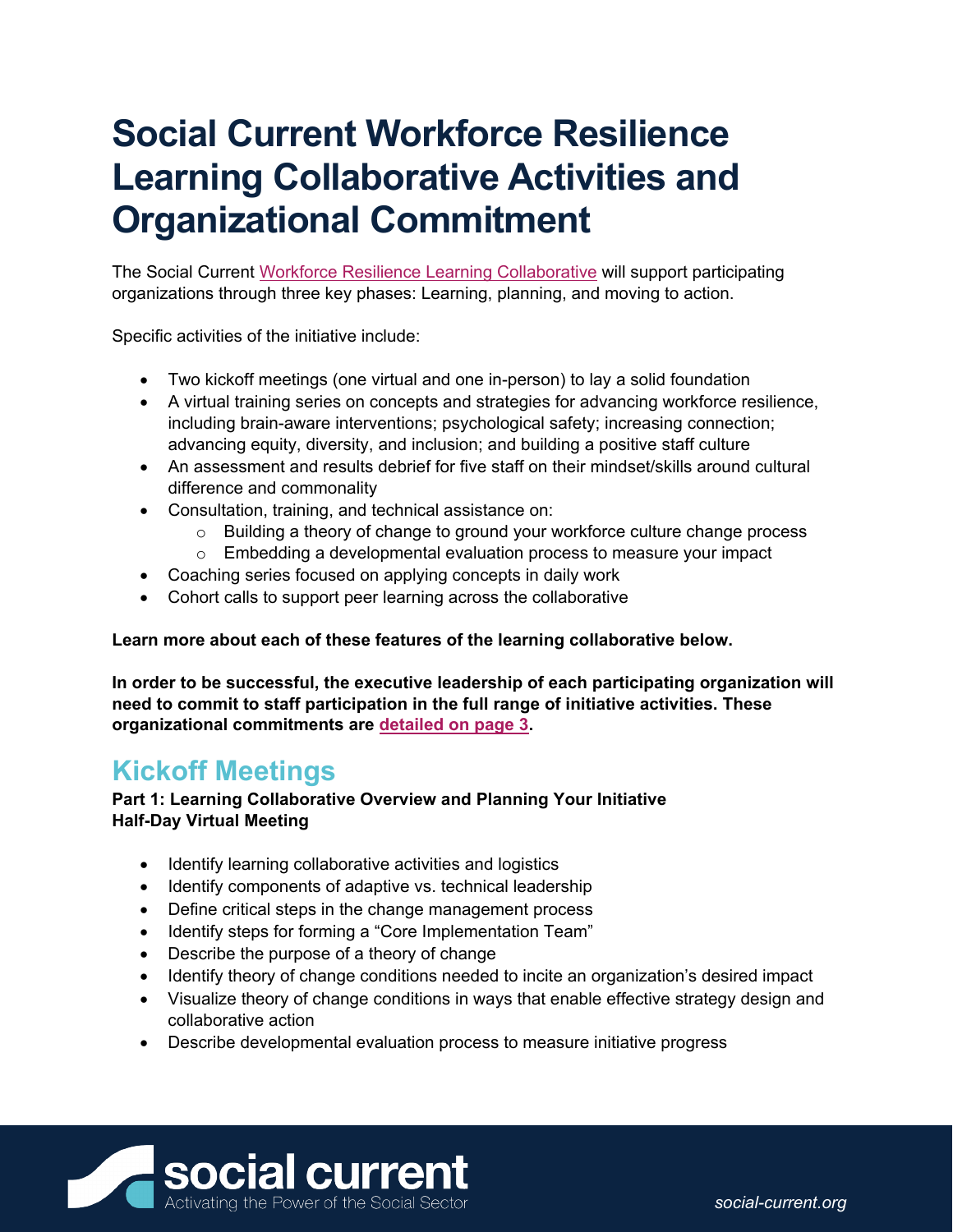#### **Part 2: Introduction to Core Concepts of Workforce Resilience Half Day In-Person Meeting before [SPARK 2022,](https://www.social-current.org/event/spark-2022/) Sept. 12 in Baltimore**

- Introduce concepts of workforce resilience
- Identify brain science concepts and strategies to increase resilience in the workplace
- Identify drivers of workforce concerns: Compassion fatigue and vicarious trauma, burnout, secondary traumatic stress, moral injury, and vicarious trauma
- Identify practical tools and strategies for preventing workforce concerns and mitigating their impact
- Identify strategies for building staff resilience in virtual and hybrid workspaces

# **Virtual Trainings in Workforce Resilience Topics**

Following the kickoff, a three-hour virtual training will be held each month for the first four months of the initiative.

### **Session #1**

#### **Foundations of Equity, Diversity, and Inclusion (EDI) in the Workplace**

- Build a shared understanding of the context and history of race in the U.S., including in the systems the organization engages with in its work
- Develop foundational knowledge and shared strategies for self-awareness and reflection on EDI
- Identify the phases of building an EDI-enriched organizational culture
- Begin establishing priorities for action

### **Session #2**

#### **Building Psychological Safety**

- Define psychological safety
- Examine leadership strategies for increasing psychological safety in the workplace
- Identify how shame, vulnerability, and empathy impact the workforce
- Identify specific leadership strategies for building trust across teams and departments
- Promote productive conversations around difficult topics such as race, diversity, equity, inclusion, expectations, boundaries, accountability, grief, failure, trust, and shame

### **Session #3**

#### **Building a Positive Workforce Culture**

- Define staff culture
- Promote boundaries that support attitudes and behaviors critical to the agency mission and staff well-being
- Promote healthy and transparent workplace expectations
- Identify strategies for recovering from setbacks
- Identify techniques for promoting self-compassion practices

### **Session #4**

#### **Bringing our Values into Daily Work**

- Identify individual values and how they impact leadership approaches
- Align agency values with everyday behaviors of all staff
- Create behavior statements that are critical to operationalizing agency values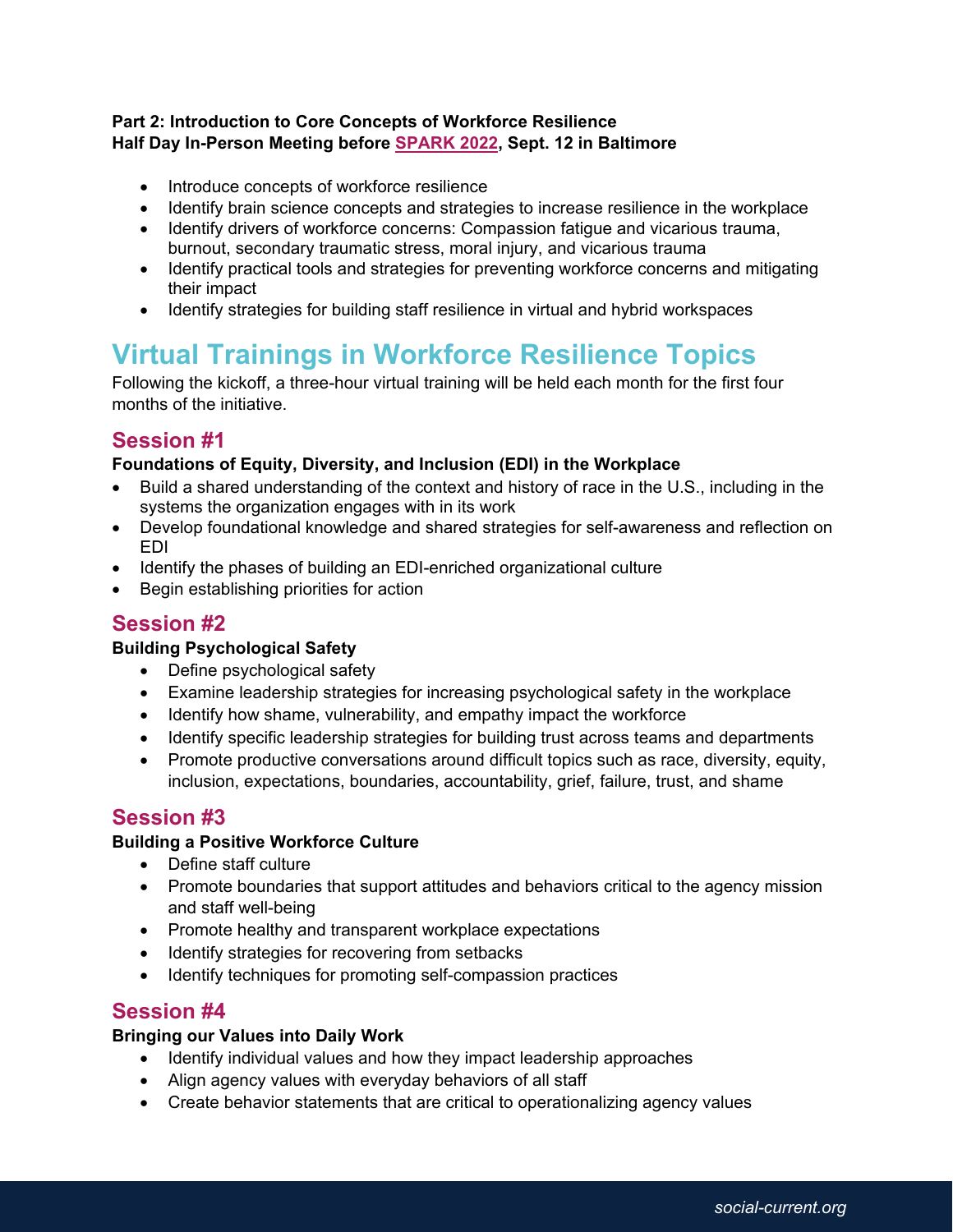# **Mid-Year Meeting**

#### **Half-Day Virtual Meeting**

Participating organizations will convene to share their learning and theories of change. This meeting will mark the start of moving from the learning phase to the planning phase, which will be followed by action.

# **Intercultural Development Inventory® (IDI®)**

This assessment will be administered to **five key staff** in each organization after session 1. This cross-cultural assessment of intercultural competence is a first step in developing a plan for personal growth. Everyone who completes the inventory has an individual debrief session with an IDI qualified administrator. [Learn more about the IDI®.](https://idiinventory.com/)

## **Consultation Calls**

The second half of the learning collaborative will shift its focus to action. Interactive calls with various subgroups within the initiative will provide support, resources, and ongoing learning needed to finalize the planning process. These calls are configured as follows:

- **Leadership Teams Individually:** Three calls focused on leadership's role and how to navigate challenges in advancing workforce resilience strategies
- **All Leadership Teams Together:** Two calls focused on peer sharing and case consultation
- **Core Implementation Teams Individually:** Three calls focused on finalizing their individualized theory of change and moving to action
- **All Core Implementation Teams Together:** Two calls focused on peer sharing and learning
- **Leadership and Core Implementation Teams Individually:** Two calls for each organization focused on alignment of the implementation plan and leadership vision, as well as sustainability of the initiative

### **Summit Meeting**

### **Half-Day Virtual Meeting**

This virtual meeting will focus on sharing final theories of change, lessons learned, and sustainability of the initiative.

# <span id="page-2-0"></span>**Organizational Commitment**

The executive leadership of each participating organization agrees to the following:

- Identify a **Senior Leadership Team** made up of two to four leaders, including a minimum of two executive-level leaders, who can participate in the yearlong process. This Senior Leadership Team receives coaching and technical assistance separate from the Core Implementation Team, which is detailed in the next commitment.
- Develop and form **a Core Implementation Team (CIT)**. This team serves as the bridge between Social Current faculty and the organization, leads the theory of change process, and ultimately leads the planning and implement action steps identified in the